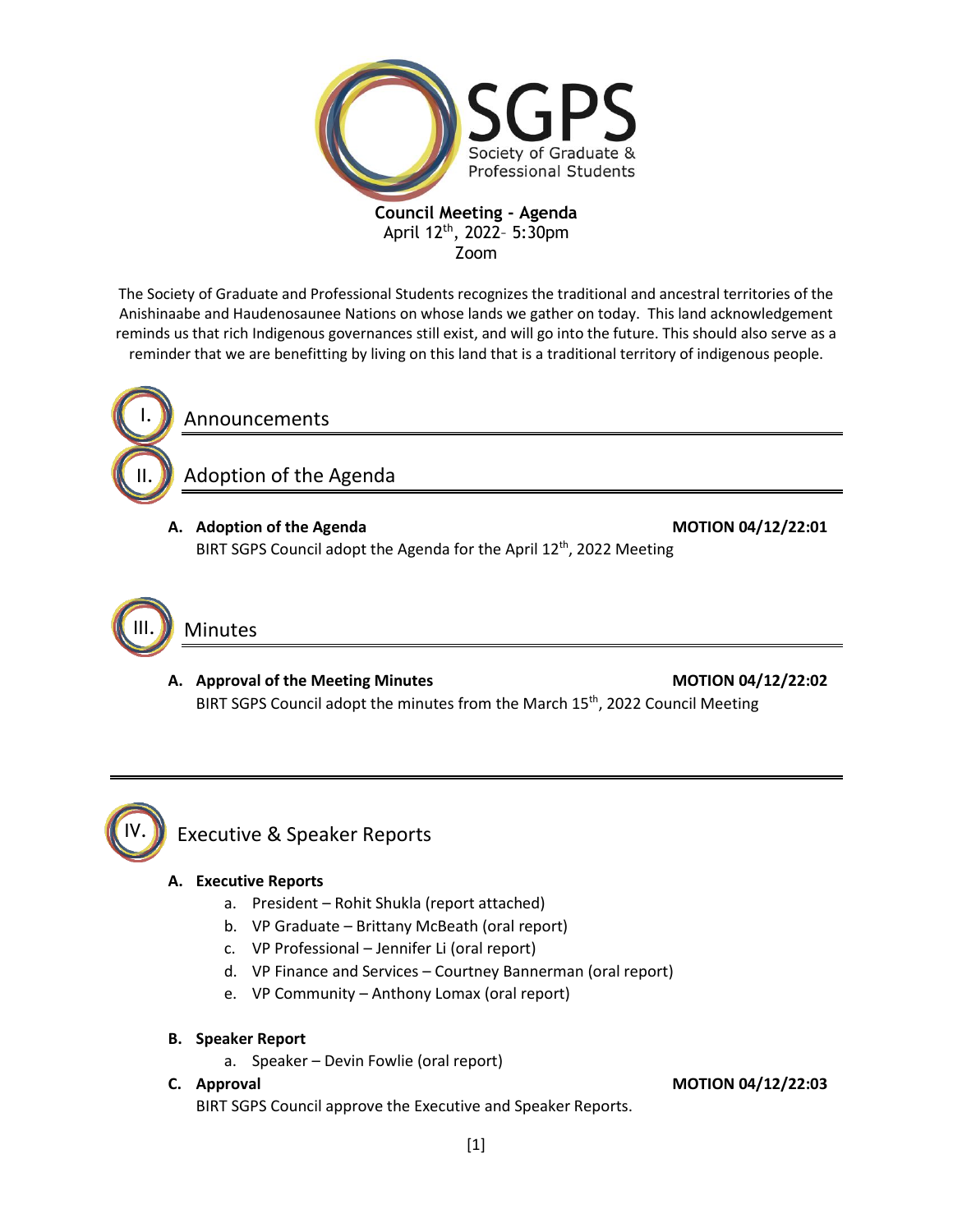

**Council Meeting - Agenda** April 12<sup>th</sup>, 2022- 5:30pm Zoom



## Senator, Trustee, Commissioner, Committee & Other Reports

- **A. Senator Report** Graduate Student Senator Emils Matiss (oral report)
- **B. Trustee Report** Graduate Student Trustee (no report)
- **C. Commissioner Reports**
	- a. Athletics & Wellness Commissioner Kassandra Coyle (report attached)
	- b. Equity & Diversity Commissioner Monica Garvie (report attached)
	- c. Indigenous Graduate Liason Duncan Stewart (oral report)
	- d. Social Commissioner Emilia Ganslandt (report attached)
	- e. International Students' Affairs Commissioner Sabrina Masud (report attached)
- **D. Committee Reports**
- **E. Department Reports**
- **F. Other Reports**
	- a. University Rector (no report)
- 

G. **Approval MOTION 04/12/22:04**

**BIRT SGPS Council approve the Senator, Trustee, Commissioner, Committee & Other Reports.**



VII.

VI.

VII.

#### Business Arising from the Minutes

Main Motions & Discussion

Candidate: Aileen Editha

VIV.

Other Business

A. Speaker Vote MOTION 04/12/22:05